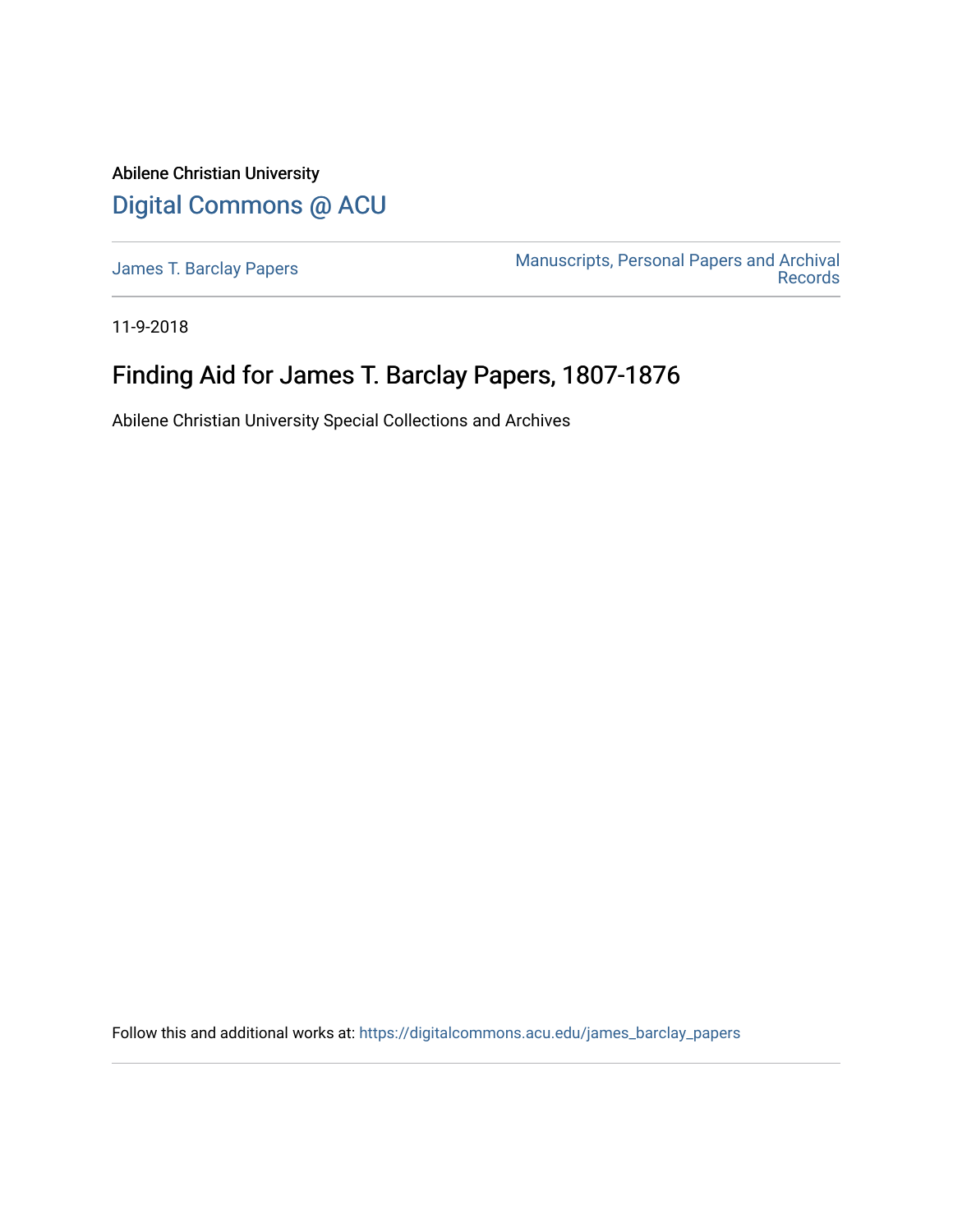# **James Turner Barclay Papers, (1807-1876)**

Center for Restoration Studies Manuscripts #292

Abilene Christian University Special Collections and Archives Brown Library Abilene Christian University Abilene, TX 79699-9208

9 November 2018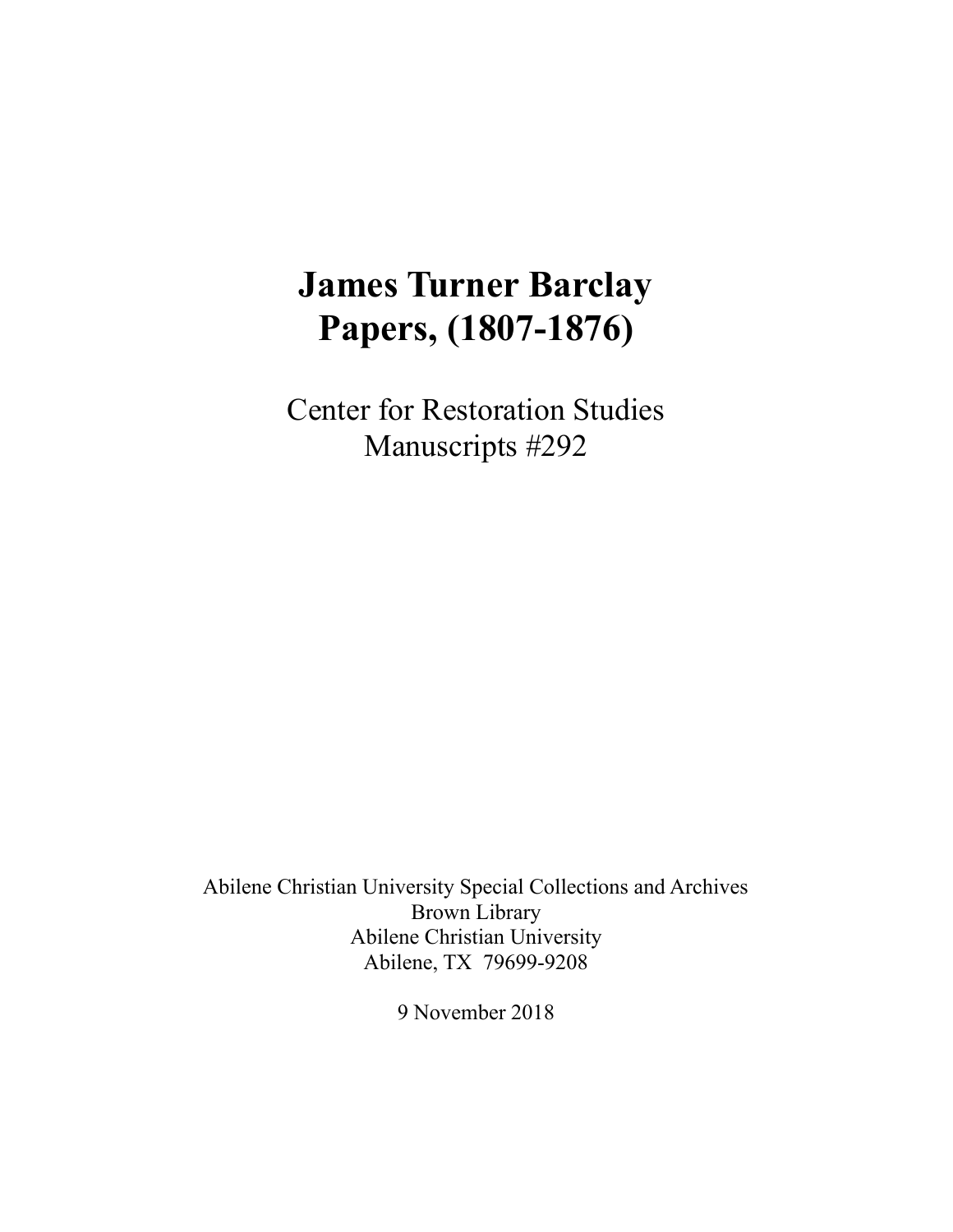#### **About this collection**

**Title:** James Turner Barclay Papers

**Creator:** James Turner Barclay, (1807-1876)

**Identifier/Call Number:** Center for Restoration Studies Manuscripts #292

**Physical Description:** 1.5 linear feet (1 box)

**Dates (Inclusive):** 1807-1876

**Dates (Bulk):** 1807-1876

**Location:** Center for Restoration Studies

**Language of Materials:** English

**Scope and Content Note:** This collection includes some books, a family Bible, correspondence, birth & death records, ephemera, and watercolor sketches depicting life in 1850s Jerusalem by a member of the Barclay family. This collection is on loan from Lou David Allen. The collection is housed in one box.

**Biographical Note:** "James Turner Barclay was born in Hanover county, Virginia, on the 22nd day of May, 1807. He offered his services to the American Christian Missionary Society, and in 1850 went to Jerusalem as our first missionary to the Holy Land. There he prepared the material for his book, "The City of the Great King." This work is a standard authority on Jerusalem in England as well as America. On his return to the United States, in 1854, he published this book. At the time of his death he was sixty-seven years and five months old."<sup>1</sup>

#### **Administrative Information**

**Immediate Source of Acquisition:** This collection is on loan from Lou David Allen, documented in a 2006 loan agreement. The donor retains ownership and literary rights of the Barclay Family Papers. The materials may be copied, digitized, and made available for research in the Brown Library. **Date of Acquisition:** unknown **Accession Number:** R 2011.059 **Date of Accession:** 23 August 2011 **Accessioned by:** Brown **Processor and Date of Processing:** Brown, 23 August 2011 **Finding Aid Creator and Date:** Kayla Sanderson and Mac Ice, 9 November 2018 **Finding Aid Update:** Erica Pye, Amanda Dietz, and Mac Ice, 16 June 2022

<sup>&</sup>lt;sup>1</sup> To learn more, see James Turner Barclay on the History of the Restoration Movement page, https://www.therestorationmovement.com/\_states/wv/barclay,jt.htm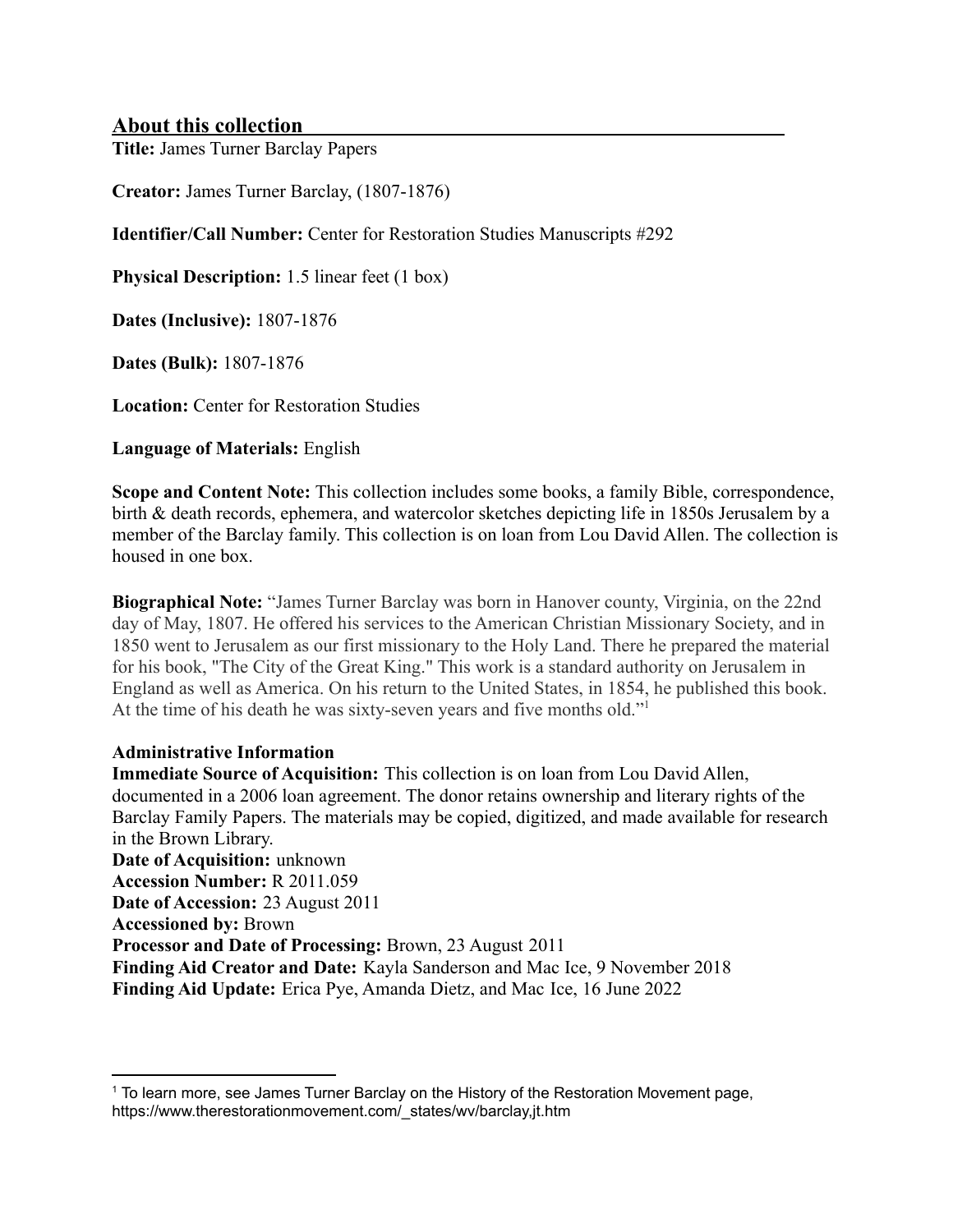## **Using this collection**

**Processing Status:** Processed

**Conditions Governing Access:** Materials are housed in the Abilene Christian University Special Collections and Archives, Brown Library, Abilene Christian University in Abilene, Texas and are non-circulating. Access is available during normal business hours; prior appointments are preferred.

**Conditions Governing Use:** Materials are housed in the Abilene Christian University Special Collections and Archives, Brown Library, Abilene Christian University in Abilene, Texas and are non-circulating. Access is available during normal business hours; prior appointments are preferred.

**Preferred citation:** [identification of item], [file or folder name], James T. Barclay Papers, 1807-1876. Center for Restoration Studies MS #292. Abilene Christian University Special Collections and Archives, Brown Library. Abilene Christian University, Abilene, TX.

**Copyright notice:** Unless transferred in writing to Abilene Christian University, copyright is retained by the authors of these materials, or their descendants, as stipulated by United States Copyright Law (Title 17 US Code). Researchers are responsible for using these materials in conformance with copyright law.

**Arrangement of Materials:** The processors retained the original order as received.

**Separated Materials:** none

#### **Subjects and Keywords**

Churches of Christ -- History --  $20<sup>th</sup>$  century Churches of Christ -- Texas – Abilene **Manuscripts** Barclay, James Turner